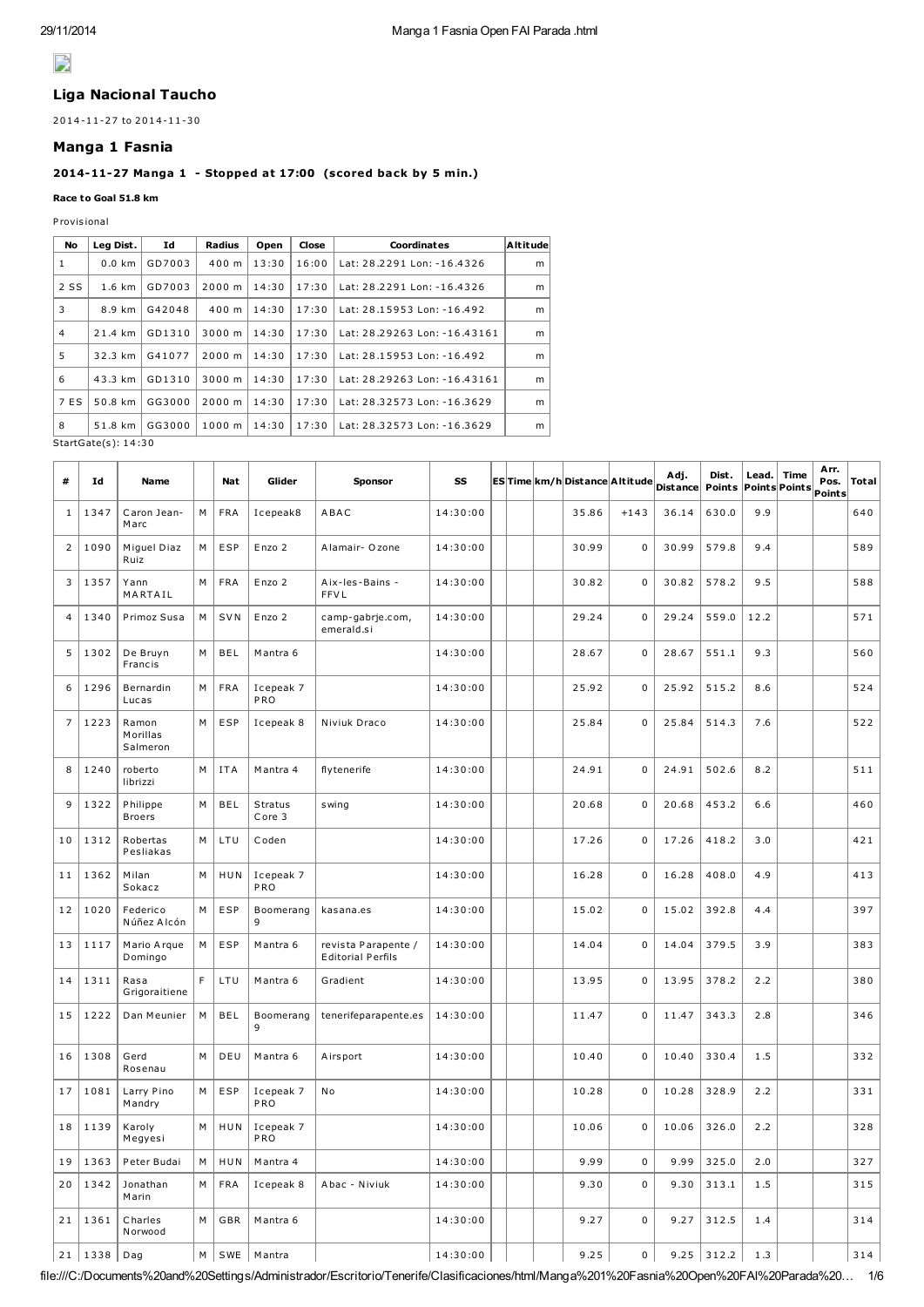### 29/11/2014 Manga 1 Fasnia Open FAI Parada .html

|    |      | Sundman<br>Danny                  |   |            |                     |                                                    |          |  |      |             |      |                |     |  |     |
|----|------|-----------------------------------|---|------------|---------------------|----------------------------------------------------|----------|--|------|-------------|------|----------------|-----|--|-----|
| 23 | 6963 | Huber<br>hammes                   | M | AUT        | Gin<br>Carrera      |                                                    | 14:30:00 |  | 8.96 | $\mathbf 0$ | 8.96 | 305.7          | 1.3 |  | 307 |
| 24 | 6962 | koial<br>Aegidius                 | M | AUT        | Nova<br>Triton 2    |                                                    | 14:30:00 |  | 7.84 | 0           | 7.84 | 279.4          | 1.0 |  | 280 |
| 25 | 1341 | Marko<br>Novak                    | М | <b>SVN</b> | Enzo 2              | nowa d.o.o.                                        | 14:30:00 |  | 7.75 | $\mathbf 0$ | 7.75 | 277.3          | 0.5 |  | 278 |
| 26 | 1344 | woodhead<br>Barney                | M | GBR        | Icepeak 7<br>PRO    | Niviuk UK                                          | 14:30:00 |  | 7.68 | 0           | 7.68 | 275.4          | 0.5 |  | 276 |
| 27 | 1323 | vial jean-luc                     | М | <b>FRA</b> | Aspen 5             |                                                    | 14:30:00 |  | 6.69 | $\mathsf 0$ | 6.69 | 251.0          | 0.3 |  | 251 |
| 28 | 1140 | CASANOVA<br>Emma                  | F | GBR        | Icepeak 6           | Niviuk UK                                          | 14:30:00 |  | 6.57 | 0           | 6.57 | 248.6          | 0.5 |  | 249 |
| 29 | 1307 | Andre Haas                        | М | DEU        | Mantra 6            | AIRsport                                           | 14:30:00 |  | 6.48 | 0           | 6.48 | 246.3          | 0.2 |  | 247 |
| 30 | 1343 | Burkhard<br>Venzke                | М | DEU        | Aspen 4             |                                                    | 14:30:00 |  | 6.47 | 0           | 6.47 | 246.1          | 0.1 |  | 246 |
| 31 | 1358 | Gabriel<br>Cañada<br>Estébanez    | М | <b>ESP</b> | Bali                | Windtech<br>Paragliders                            | 14:30:00 |  | 6.38 | $\mathbf 0$ | 6.38 | 243.9          | 0.1 |  | 244 |
| 32 | 1317 | Rodrigue<br>Cher                  | М | <b>FRA</b> | Niviuk Ice<br>Peak7 |                                                    | 14:30:00 |  | 5.96 | 0           | 5.96 | 232.9          |     |  | 233 |
| 33 | 1325 | Falaise<br>Samuel                 | M | <b>FRA</b> | Avax XC2            |                                                    | 14:30:00 |  | 5.83 | 0           | 5.83 | 229.9          |     |  | 230 |
| 34 | 1327 | Neftali<br>Bustamante<br>Matillas | M | <b>ESP</b> | Artik 3             |                                                    | 14:30:00 |  | 5.12 | $\mathbf 0$ | 5.12 | 211.3          |     |  | 211 |
| 35 | 1248 | jean marc<br>malhonda             | М | <b>FRA</b> | Icepeak 6           | flytenerife                                        |          |  | 4.00 | $\mathbf 0$ | 4.00 | 183.6          |     |  | 184 |
| 35 | 1337 | Stojan<br>Kranjc                  | M | <b>SVN</b> | Queen               |                                                    |          |  | 4.00 | $\mathbf 0$ | 4.00 | 183.6          |     |  | 184 |
| 35 | 1349 | LAGER<br>Jeremie                  | M | <b>FRA</b> | Icepeak 8           | Niviuk-Abac-Jack<br>Wolfskin-Rhône<br>Alpes-Julbo- | 14:30:00 |  | 4.00 | $\mathbf 0$ | 4.00 | 183.6          |     |  | 184 |
| 35 | 1345 | Malin Lobb                        | М | GBR        | Peak 3              | Flybubble                                          |          |  | 4.00 | 0           | 4.00 | 183.6          |     |  | 184 |
| 35 | 1353 | Stanko<br>Jakopic                 | М | <b>SVN</b> | Triton              | Metuljmania.com                                    |          |  | 4.00 | 0           | 4.00 | 183.6          |     |  | 184 |
| 35 | 1350 | Boos<br>Michael                   | М | DEU        | Mantra 6            | Nürnberger-<br>Flugschule                          |          |  | 4.00 | $\mathbf 0$ | 4.00 | 183.6          |     |  | 184 |
| 35 | 1336 | Andreia<br>Lopes                  | F | PRT        | Mentor 3            |                                                    |          |  | 4.00 | 0           | 4.00 | 183.6          |     |  | 184 |
| 35 | 1041 | moreno<br>benito maite            | F | <b>ESP</b> | Mantra 6            | A lamair                                           |          |  | 4.00 | 0           | 4.00 | 183.6          |     |  | 184 |
| 35 | 1028 | Luis Linde<br>Contreras           | М | ESP        | Icepeak 7<br>PRO    | 4MilFlores -<br>LaA mpliadorA                      |          |  | 4.00 | 0           | 4.00 | 183.6          |     |  | 184 |
| 35 | 1083 | Alvaro<br>Castellano<br>Molina    | М | ESP        | Mantra 6            | YOMISMO                                            |          |  | 4.00 | 0           | 4.00 | 183.6          |     |  | 184 |
| 35 | 1072 | Tomas<br>Casado<br>Barrero        | M | ESP        | O mega 8            |                                                    |          |  | 4.00 | 0           | 4.00 | 183.6          |     |  | 184 |
| 35 | 1021 | Pablo<br>Menchero<br>García-Olías | M | ESP        | Icepeak 6           | MLD - Ayto de Mora<br>- Motos Darío                |          |  | 4.00 | 0           |      | $4.00$   183.6 |     |  | 184 |
| 35 | 1306 | A mando<br>García<br>González     | M | ESP        | Mantra 6            | Happyfly Tenerife                                  |          |  | 4.00 | 0           | 4.00 | 183.6          |     |  | 184 |
| 35 | 1319 | Niels Ole<br>Dittmer              | M | DEU        | Mantra 6            |                                                    |          |  | 4.00 | 0           | 4.00 | 183.6          |     |  | 184 |
| 35 | 1014 | Carlos<br>Cervilla Diaz           | М | ESP        | Carrera             | Granaltura.es -<br>Kasana.es                       |          |  | 4.00 | 0           | 4.00 | 183.6          |     |  | 184 |
| 35 | 1004 | Josep Miquel<br>Lazaro<br>Iranzo  | М | ESP        | Peak 3              | Ksanovas                                           |          |  | 4.00 | 0           | 4.00 | 183.6          |     |  | 184 |
| 35 | 1119 | Silvio<br>Zugarini                | М | <b>ITA</b> | Triton 2            | mi bolsillo                                        |          |  | 4.00 | 0           | 4.00 | 183.6          |     |  | 184 |
| 35 | 1324 | Tadas<br>Grinevicius              | М | LTU        | Coden               | Dudek                                              |          |  | 4.00 | 0           | 4.00 | 183.6          |     |  | 184 |
| 35 | 1310 | Marc<br>Schmitt                   | М | GER        | Alpina 2            |                                                    |          |  | 4.00 | 0           | 4.00 | 183.6          |     |  | 184 |
| 35 | 1330 | Charles<br>Godebout               | М | <b>FRA</b> | Aspen 3             |                                                    |          |  | 4.00 | 0           |      | $4.00$   183.6 |     |  | 184 |
|    |      |                                   |   |            |                     |                                                    |          |  |      |             |      |                |     |  |     |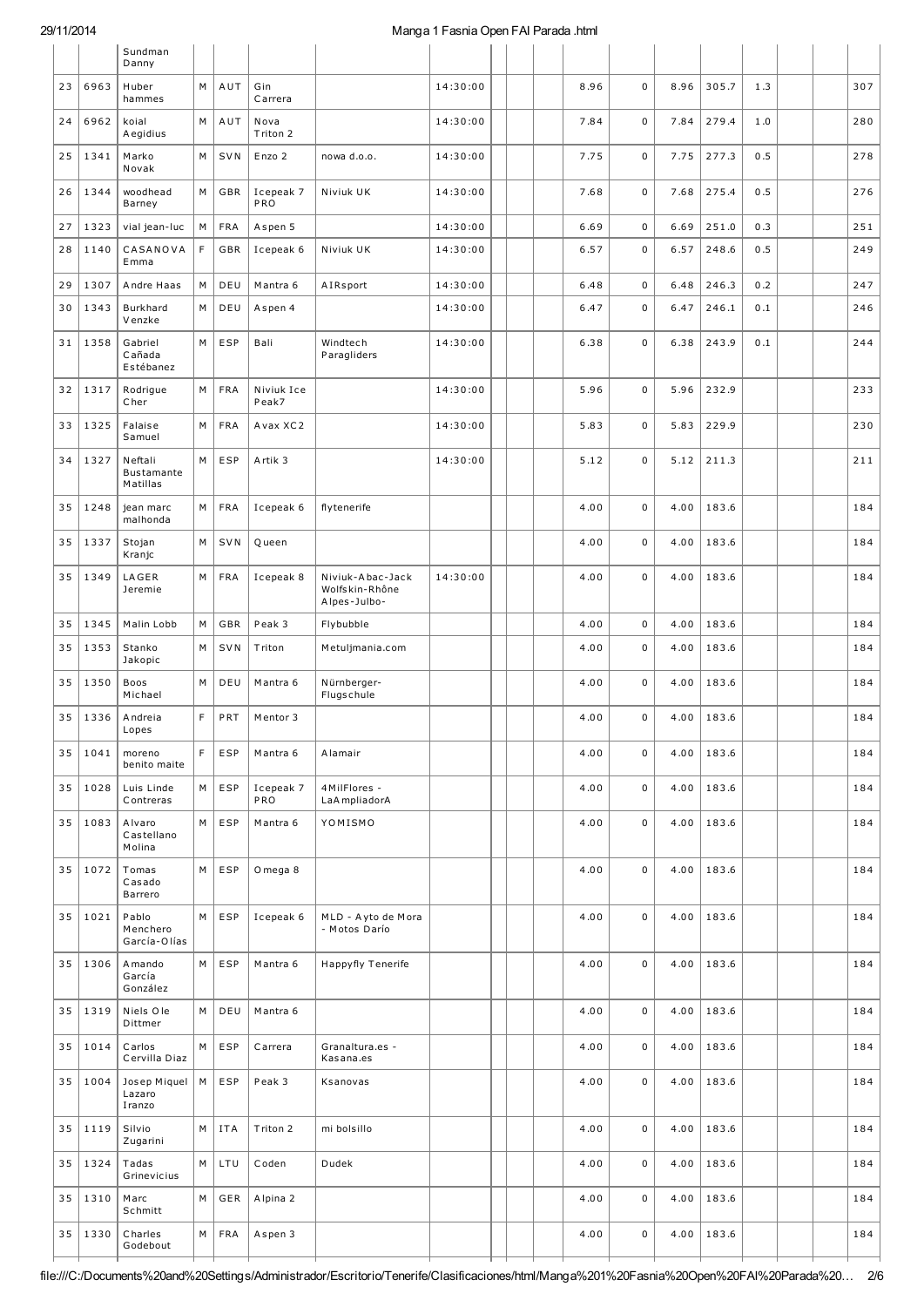# 29/11/2014

#### Manga 1 Fasnia Open FAI Parada .html

| 35 | 1328 | burel jerome                                   | M | FRA | Delta 2                   |                        |  |  | 4.00 | $\mathbf 0$ |      | $4.00 \mid 183.6$ |  | 184 |
|----|------|------------------------------------------------|---|-----|---------------------------|------------------------|--|--|------|-------------|------|-------------------|--|-----|
| 35 | 1309 | Roman<br>Olyukhnych                            | M | UKR | Zefira                    | APCO                   |  |  | 4.00 | $\mathbf 0$ | 4.00 | 183.6             |  | 184 |
| 35 | 1134 | Javier<br>(Keniata)<br>Ruiz-Larrea<br>de Tuero | M | ESP | Mantra 6                  | <b>ALAMAIR</b>         |  |  | 4.00 | $\mathbf 0$ | 4.00 | 183.6             |  | 184 |
| 35 | 1120 | Mark<br>Luscombe                               | M | GBR | Aspen 4                   | Team Occidente         |  |  | 4.00 | $\mathbf 0$ | 4.00 | 183.6             |  | 184 |
| 35 | 1276 | Pedro Justo<br>Q uintana<br>Sierra             | M | ESP | Trango<br>XC <sub>2</sub> | Aire y Vuelo           |  |  | 4.00 | $\mathbf 0$ | 4.00 | 183.6             |  | 184 |
| 35 | 1254 | GREGORIO<br>GONZALEZ<br>OLIVA                  | M | ESP | Enzo 2                    | TENERFLY / NIVEL<br>21 |  |  | 4.00 | $\mathbf 0$ | 4.00 | 183.6             |  | 184 |

#### **Notes**

| Ιd   | <b>Name</b>            | <b>Note</b>      |
|------|------------------------|------------------|
| 1248 | jean marc malhonda     | Distancia Minima |
| 1306 | Amando García González | Distancia Minima |
| 1319 | Niels Ole Dittmer      | Distancia Minima |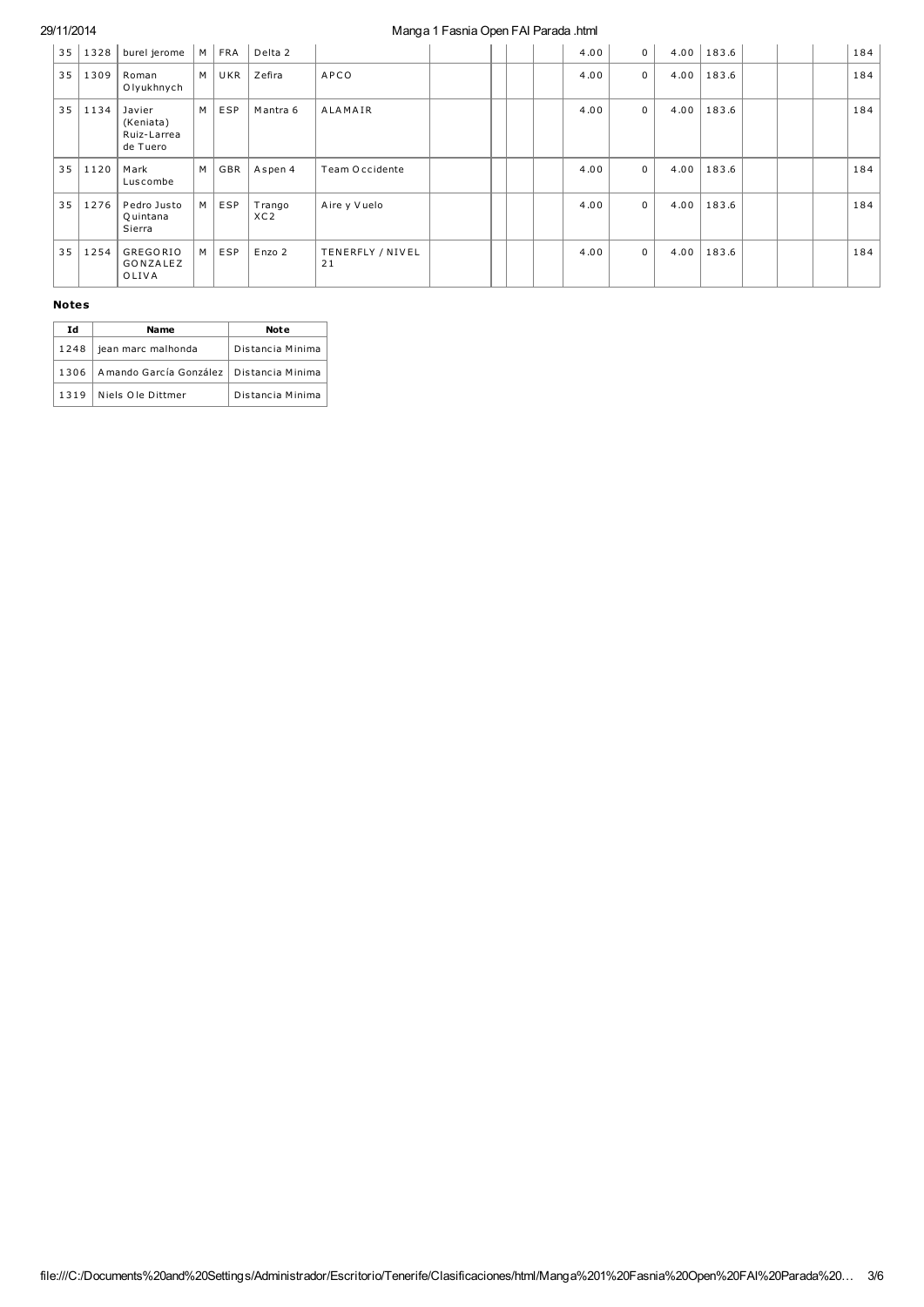# Pilots absent from task (ABS)

# Id Name

# Pilots not yet processed (NYP)

| Тd   | <b>Name</b>                   |
|------|-------------------------------|
| 1027 | Cristo Afonso                 |
| 1110 | Cecilio Valenzuela Requena    |
| 1230 | Guillermo De Armas Estévez    |
| 1238 | Agnieszka Korolczuk           |
| 1247 | MIGUEL ANGEL SANTAMARIA PEREZ |
| 1300 | Kojima Mika                   |
| 1305 | Evgeniy Savriy                |
| 1315 | Anastasiia Engelson           |
| 1334 | Antanas Jakucevicius          |
| 1335 | Carlos Lopes                  |
| 1346 | Tatiana Noskova               |
| 1354 | Heijden Ruud                  |
| 1355 | Lars M Falkenström            |
| 1356 | Bogdan Baziuk                 |
| 1359 | Mads Crandal                  |
| 1360 | Adrian Atanasov               |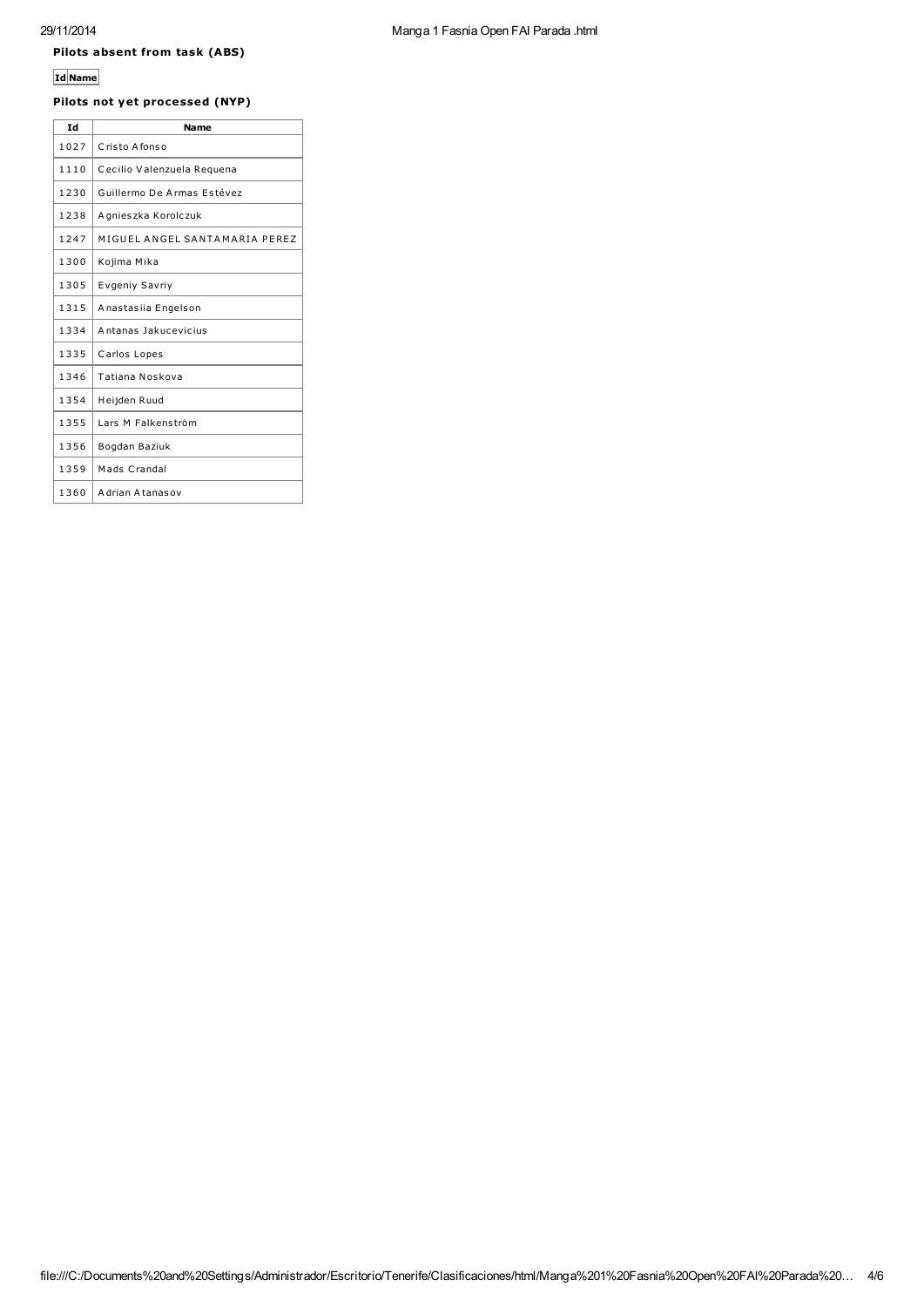#### 29/11/2014

#### Task statistics

| Manga 1 Fasnia Open FAI Parada .html |  |  |  |  |
|--------------------------------------|--|--|--|--|
|--------------------------------------|--|--|--|--|

| param                           | value                |
|---------------------------------|----------------------|
| ss_distance                     | 49.193               |
| task_distance                   | 51.792               |
| launch_to_ess_distance          | 50.79                |
| no_of_pilots_present            | 60                   |
| no_of_pilots_flying             | 60                   |
| no_of_pilots_lo                 | 60                   |
| no_of_pilots_reaching_nom_dist  | 7                    |
| no_of_pilots_reaching_es        | 0                    |
| no_of_pilots_reaching_goal      | 0                    |
| sum_flown_distance              | 493.223              |
| best_dist                       | 36.142               |
| best_time                       | 0                    |
| worst_time                      | 0                    |
| no_of_pilots_in_competition     | 76                   |
| no_of_pilots_landed_before_stop | 56                   |
| sum_dist_over_min               | 355.499              |
| sum_real_dist_over_min          | 355.213              |
| sum_flown_distances             | 493.223              |
| best_real_dist                  | 35.856               |
| last_start_time                 | 2014-11-27T14:30:00Z |
| max_time_to_get_time_points     | 0                    |
| no_of_pilots_with_time_points   | 0                    |
| k                               | 0                    |
| arrival_weight                  | 0                    |
| departure_weight                | 0                    |
| leading_weight                  | 0.0175               |
| time_weight                     | 0                    |
| distance_weight                 | 0.9                  |
| smallest_leading_coefficient    | 2.80191062405652     |
| available_points_distance       | 630                  |
| available_points_time           | 0                    |
| available_points_departure      | 0                    |
| available_points_leading        | 12.25                |
| available_points_arrival        | 0                    |
| time_validity                   | 1                    |
| launch_validity                 | 1                    |
| distance_validity               | 0.563830158730159    |
| stop_validity                   | 0.7                  |
| day_quality                     | 0.7                  |

### Scoring formula settings

| param                       | value   |
|-----------------------------|---------|
| id                          | GAP2013 |
| use distance points         | 1       |
| use_time_points             | 1       |
| use departure points        | ŋ       |
| use leading points          | 1       |
| use arrival position points | 1       |
| use_arrival_time_points     | ŋ       |
| time_points_if_not_in_goal  | ŋ       |
| jump_the_gun_factor         | n       |
|                             |         |

file:///C:/Documents%20and%20Settings/Administrador/Escritorio/Tenerife/Clasificaciones/html/Manga%201%20Fasnia%20Open%20FAI%20Parada%20… 5/6